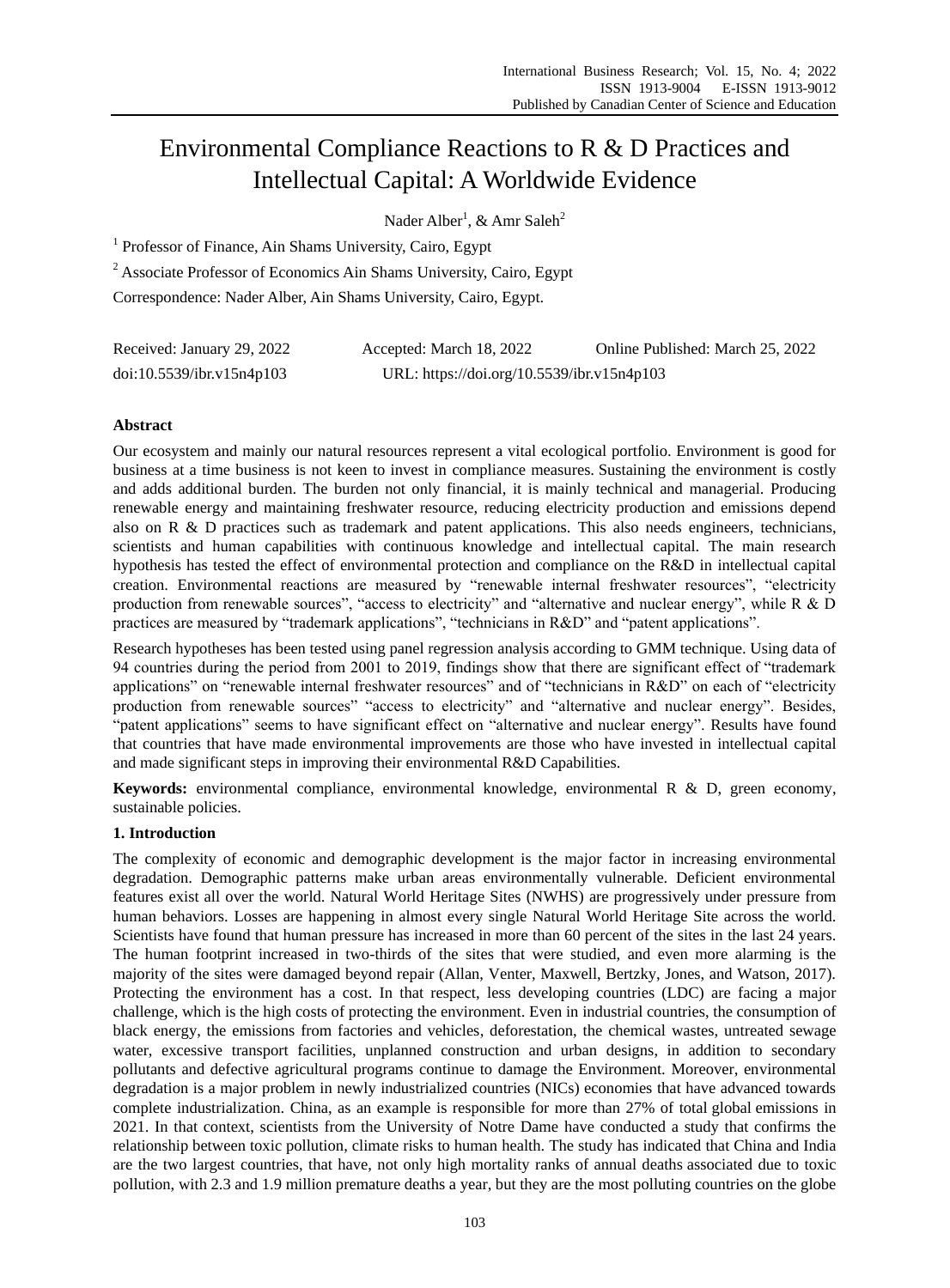(Zhongming, Linong, Xiaona, Wangqiang, and Wei, 2021). The environmental degradation cost in China increased from 511 billion yuan to 1,892 billion Yuan from 2004 to 2017. The environmental benefits of industrial transformation have emerged in China, that has done huge efforts to decrease the cost of environmental degradation from 10% in 2014 to 2% in 2018, but simultaneously, this implied enormous investments in green economy and cleaner production methods. (Ma, Peng, Yang, Yan, Gao, Zhou, and Wang 2020). The cost of going greener and environmentally friendly is huge, where the U.S. accounts for 11% of the global total worldwide emissions. In the United Sates, the official source for spending data for the U.S. Government shows that the Environmental protection Agency's (EPA) budget and spending in Fiscal Year 2021 enacted a budget around \$ 9 billion dollars with a workforce of around 15,000 employees (EPA, 2022). However, the Environmental Protection Agency and the National Institutes of Health were big losers during the Presidency of Donald Trump, in comparison to planetary science at researches at NASA stands to gain. Under the Trump plan, the first budget proposal called for double-digit cuts for the Environmental Protection Agency (EPA) and the National Institutes of Health (NIH) budget. The United States have seen an important alteration in its national research agenda, at a time the US administration decided to retreat from environmental and climate programs. (Reardon, Tollefson, Witze, and Ross, 2017).

The Working Group on Environmental Auditing (WGEA), under the International Organization of Supreme Audit Institutions (INTOSAI), using its audit mandate and audit instruments in the field of environmental protection policies, in the field of water and fresh water availability and infrastructure, similar to the variables we are assessing in this paper ("renewable internal freshwater resources" (RR), and "alternative energy" (AN). The group conducted an auditing on the environmental obligations of the Oil Pipeline of Heavy Crude OCP project of the Ministry of Energy and Non-Renewable Natural Resources in Zealand in 2021. The main Audit Objective is to assess the compliance of government bodies with domestic environmental legislation, in addition to the government performance and compliance with environmental policies and program. Even in New Zealand, the report concluded that the government should invest on knowledge and technical capital in order to increase the efficiency of the environmental management. (WEGA, 2021). The Controller and Auditor-General concluded that the expenditure were inappropriate and reported major agency and individual agency initiatives failures, especially in environmental compliance (Ryan, 2021).

According to the Artificial Intelligence Index Report (2021), the research and development (R&D) efforts have a fundamental impact on artificial intelligence (AI) progress. Since the technology first captured the imagination of computer scientists and mathematicians in the 1950s, AI has grown into a major research discipline with significant commercial applications. The number of AI publications has increased dramatically in the past 20 years. The rise of AI conferences and preprint archives has expanded the dissemination of research and scholarly communications. Major Powers, including China, the European Union, and the United States, are racing to invest in AI research. The R&D applications aim to capture the progress in this increasingly complex and competitive field.

This paper shows many cases where environmental protection all over the world depends on investments made, especially in the R&D area and in Intellectual capital creation. We have quoted several researches that shows that environmental protection, environmental concerns, health and infectious threats diseases, climate change and cleaner energy production, none of which can be tackled meritoriously if R&D and intellectual Capital Formation is deprived of funding and technical assistance coming from research programs. Eco-innovation is important to improve water or noise emissions, avoid hazardous substances, and increase recyclability of products. (Horbach, Rammer and Rennings, 2012). The paper even works on analyzing data from 94 counties as shown in the Descriptive and Diagnostic Statistics and Correlation coefficients between research variables

As a conclusion, we certainly approve and conform to the idea mentioned in most of the studies stating that Economic Instruments (EI), especially Environmental Economic Instruments (EEI) and Taxation Policies are not the most efficient tools to reduce polluting emissions. R&D and Intellectual Capital do not appear frequently in Environmental debates. Technical progress for energy-saving and resources utilization driven by technology and investments in environment-friendly R & D is fatal for environmental protection and remediation. (Carraro and Galeotti 1997).

Consequently, and because of these assumptions, this paper link environmental protection to R & D practices and capital formation. Environmental reactions have been measured by "renewable internal freshwater resources", "electricity production from renewable sources", "access to electricity" and "alternative and nuclear energy". R & D practices are measured "trademark applications", "technicians in R&D" and "patent applications".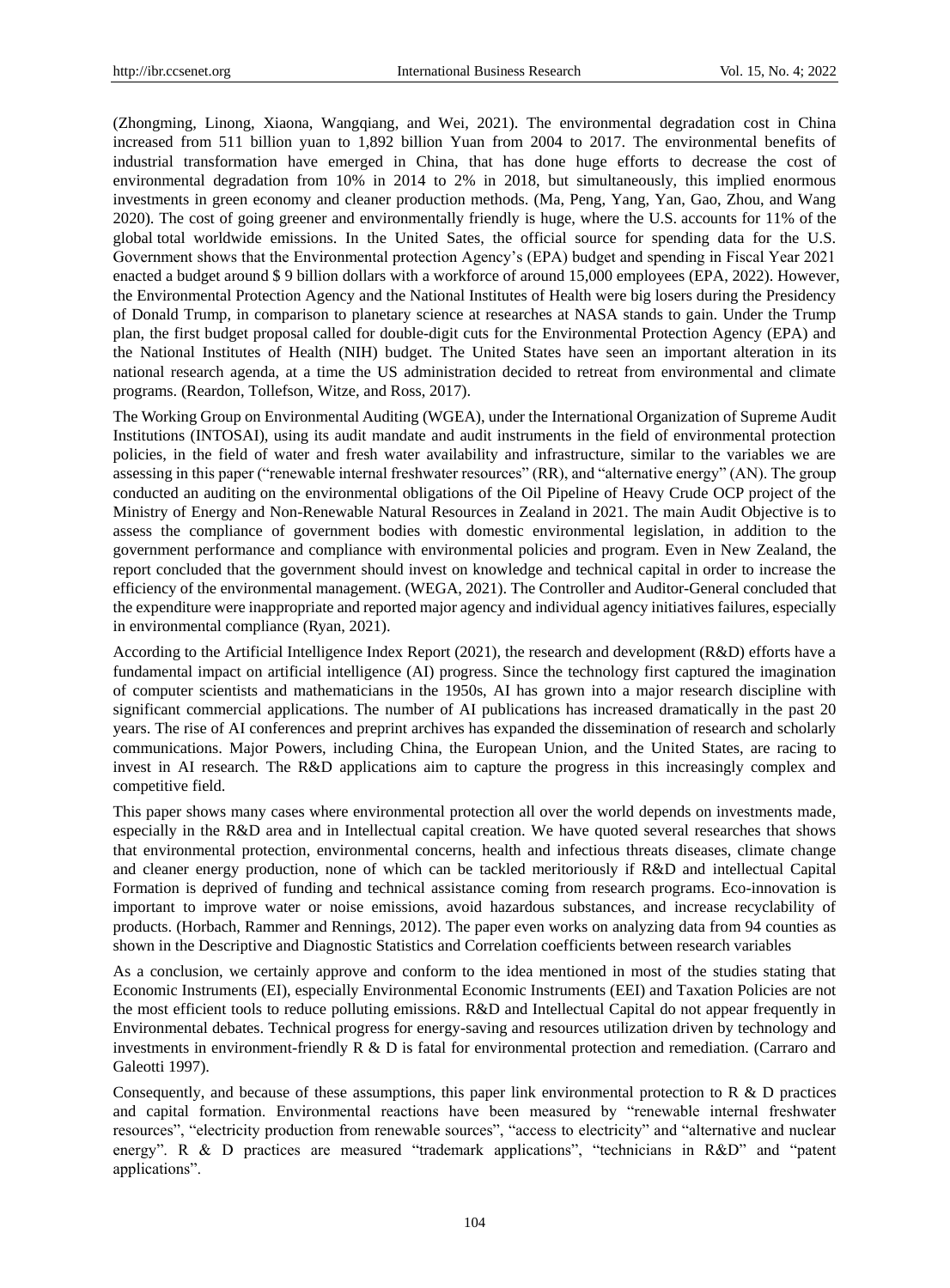After this fist introductory section (1), section (2) define the research problem, while section (3) defines the terms and section (4) shows the literature review. Section (5) is for testing hypotheses and (6) presents the descriptive and diagnostic statistics. Section (7) is about measuring variables and developing hypotheses needed to present the concluding remarks in section (8). The paper presents at the end an extensive list of references of around 50 sources and researches.

### **2. Problem Statement**

Most of the environmental economic researches stress on the impact of financial tools, and taxation measure, within Environmental Economic Instruments (EEI) to control pollution. A wide range mention the cost of environmental deterioration per country of globally and find out that for example that at least one billion people have no access to potable water, and 2.5 billion people lack sufficient sanitation facilities. (The World Bank, 2020), However, few concentrate on the impact of R&D and intellectual capital hasn't been appeared frequently in environmental debates. Investing in environment-friendly  $R \& D$  and technical progress is fatal for environmental concerns such as energy-saving and resources utilization. (Carraro and Galeotti 1997).

Environmental Management and Environmental protection both depend nowadays more and more on technology. The applications of the Environmental Management System (EMS), Cleaner Production (CP) methods and efficient pollution control, in the business or by government require more investments in Technology, intellectual capital, and R&D. The green economy and the circular economy are one of the results of the development of cleaner technologies. (Wang, Yang, Fu, Fan, and Zhou, 2021). Efficient and sufficient investments is one the causes of biodiversity protection and unsustainable use of resources. This all requires capital, wages and subsidies to support conservation activities, but also and mainly, to fund exploration and research and to support conservation measures undertaken conducted by governments, industry, and individuals. Regardless of the willingness, institutional setup and/or the vitality of having policies that protect the environment, taking care of the environment has been associated to a cost, which is called "Compliance Cost" (Markopoulos, Staggl, Gann and Vanharanta, 2021). It is associated to a "Social Cost" (Horry, Booth, Mahamadu, Manu and Georgakis, 2021).

Worldwide, an amount of about \$7.3 million is spent in the health sector to treat waterborne diseases (Dakkak, 2016). A water treatment plant (WTP) could cost more than \$ 1 billion. The Bahr El-Baqar plant in Egypt, which is the largest wastewater treatment plant in the world, costs 20 billion Egyptian pounds (\$1.27 billion). It has a production capacity of about 5.6 million cubic meters per day of triple-treated water. In that respect, the U.S. Bureau of Reclamation, the Research and Development Office called for a WTP cost-estimating guideline for planning and research activities. The bureau called for a planning, research, and design WTP in term of cost and management (U.S. Bureau of Reclamation, 2017). In India, there are more than one thousand (1,631) sewage Treatment Plants (STPs) with a total capacity of 36,668MLD covering 35 States in the year 2020-21. A report of the Central Pollution Control Board of the East Arjun Nagar of Delhi made the previous inventory and stressed on the knowledge management of the STP (Central Pollution Control Board, 2021). The risks of a mismanagement of such plants such as the biggest Bahr El-Baqar plant or even a small number of the (1,631) sewage Treatment Plants (STPs) in India, or similar facilities anywhere around the world could be deadly. The World Bank estimates the annual cost of the health effects associated with inadequate drinking water, sanitation, and hygiene in Egypt by LE 26 billion to 56 billion in 2016/17. The cost reach 1.61% of Egypt's GDP in that year. These are the cost of mortality, cost of morbidity and cost of health effects (The World Bank, 2019).

Many scholars have concluded that there is always a direct relationship between the size of the company and it is spending on environmental protection, in different parts of the world (Szöke, 2021). SME's but mainly micro-enterprises, face a problem of funding environmental compliance, especially in tourism (Chan and Ho, 2006) and Industry (Labella, Fort, Saïsset and Rosa, 2021). Whenever the company itself is financially viable, or is has a business performance (Darnall, Henriques and Sadorsky, 2008), or works in an international context or is taking care of its social and business image, it will spend more on Environmental Protection, Compliance measures and Environmental management Systems (EMS procedures). Environmental Compliance and EMS procedures) need Financial Support and two main elements that are R & D and Intellectual Capital. This is a problematic question in lots of countries, not only in emerging economies (Voinea, Hoogenberg, Fratostiteanu and Bin Azam Hashmi, 2020), nut also in the US (Ogunrinde, Shittu and Dhanda, 2020) and Europe (Martín‐de Castro, Amores‐Salvadó and Navas‐López, 2016). Therefore, the purpose of this paper is to show the link and the impact of investments in intellectual capital and R&D on environmental protection measures and measurements.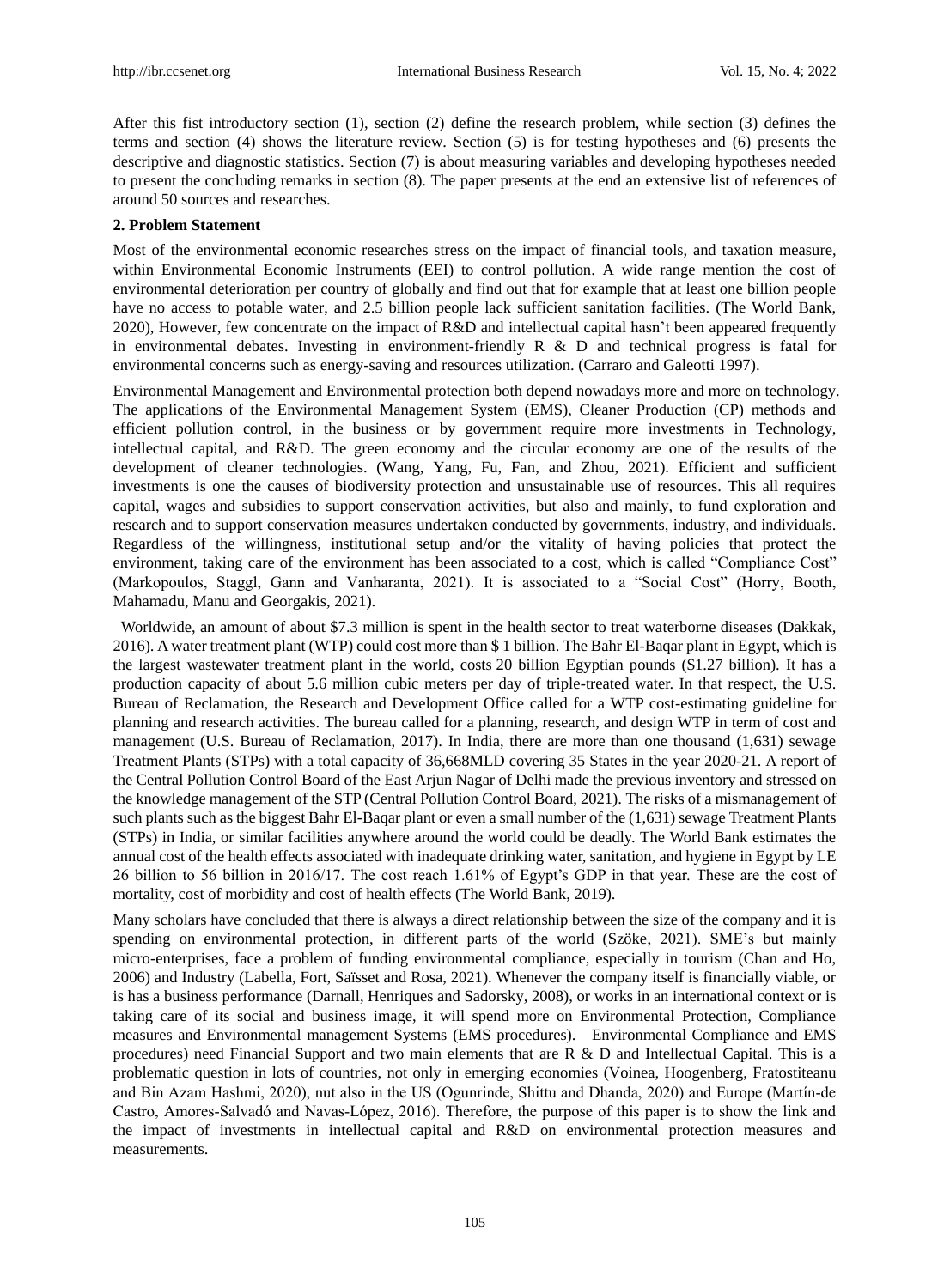The first variable which is "Trademark applications" and brands or industrial technology, trade names and logos used on goods and services needs lots of investments and Intellectual Capital and R&D. The second variable ―technicians in R&D‖ is a determinant factor that depends on human resources and intellectual capital. Bringing more technicians in R&D is an investment that is made on people. It will help protecting the environment through new technics and technologies. The third variable, which is "patent applications", needs also intellectual capabilities, and not only physical investments. But, would "trademark applications" have an impact on "renewable internal freshwater resources", and the number of "technicians in R&D", would it have an impact on "electricity production from renewable sources", "access to electricity" and on "alternative and nuclear energy"?. Thirdly, would "patent applications" have significant effect on "alternative and nuclear energy"?

#### **3. Defining the Terms**

This paper has used a wide range of environmental terms and concepts, such as Environmental Pollution, Iconological Footprint, Circular Economy or Green Economy, Closed-loop System, Eco-conscious, Energy Efficient and Sustainability. Environmental terms and definitions are nowadays familiar and commonly used. However, some of the terms are extensively used in different contexts and by different capacities. The term ―Sustainably‖ is an example. The term sounds the same but have different meaning according to the area of expertise. We usually here the use of sustainability with terms such as sustainable product, sustainable engine, sustainable planning or sustainable housing, sustainable consortium or sustainable car. The word "sustainable" or "sustainability" is used to refer a perceptive that will endure through a longer period. It is overlapping with the term accompanying "sustainable development. Moreover, it is often used in reference to a long-term process or a perpetuation, without mainly referring to environmental aspects. The paper is using the term according to the "Brundtland Report" Our Common Future (1987) to guaranty the needs of the current generations without conceding with the needs of future generations and their rights to use future resources through an unconventional approach that would use environmentally friendly actions (Velásquez, 2021; Banerjee, Gupta, and Koner, 2022). The paper is also using terms such as cleaner production (CP) as integrated business operations to improve quality of life. It is a holistic view to include "greening of the supply chain", recycling of materials and applying an environmental philosophy in product development. (Kjaerheim, 2005). The paper use the term renewable sources as subsystem of the whole Earth Ecos and one of the most important aspects of the economy (Mobus, 2022; Velásquez, 2021; Allaeva, 2022).

#### **4. Literature Review**

This section presents some of the previous work, which has been conducted in the area of linking Environmental Management and Regeneration to R & D Practices and Intellectual Capital Formation. We have explored around 75 Papers, conference proceedings and writings related to the impact of R&D and Intellectual capital formation on Environmental Sustainability. We have started our review since 1992, the year that have witnessed the Earth Summit in June 1992. The Rio de Janeiro Earth Summit was a major United Nations conference. It had an impact on Environmental movements and Environmental Policies and action plans all around the world. That is why we have chosen to review the research work done during the last 30 years to track the major evolutions of the Impact of R&D and Intellectual Capital Formation on Environmental Management and Regeneration.

It goes without saying that protecting the Environment has a cost. It needs money. It also needs technology as well as technical Knowledge. In this part, we will review some of the work that explains and link the two variables (Environmental Management and Regeneration capabilities to both R & D Practices and Intellectual Capital Formation). There is always a strategic correlation between environmental performance and R&D. A paper published in 1994 examine the relationships between environmental requirements, policies and R&D management. The paper concludes that R&D management does not only require only new management systems, but innovative arrangements and facilities to create environmentally sustainable products (Roome, 1994).

Victor, Chang and Blackburn have conducted a major work that relates Environmental regeneration to Intellectual Capital and R&D on a macroeconomic level in 1994. The article has been published as result of an increasing awareness in the early nineties after the Earth Summit in 1992. The authors tried to link the impact of environmental preservation policies on economic growth. They have developed an economic model where environmental regeneration goods depends on cleaner production methods. The impact of production of environmentally-friendly and environmentally-unfriendly good and services comes from research and development. They find that the GDP can witness great losses if cleaner production methods, which depends mainly on R&D and the formation of intellectual capital in the industry, are not used as a national strategy (Victor, Chang and Blackburn, 1994).

Later, a paper on Environmental Management Systems (EMS) and business performance has linked the adoption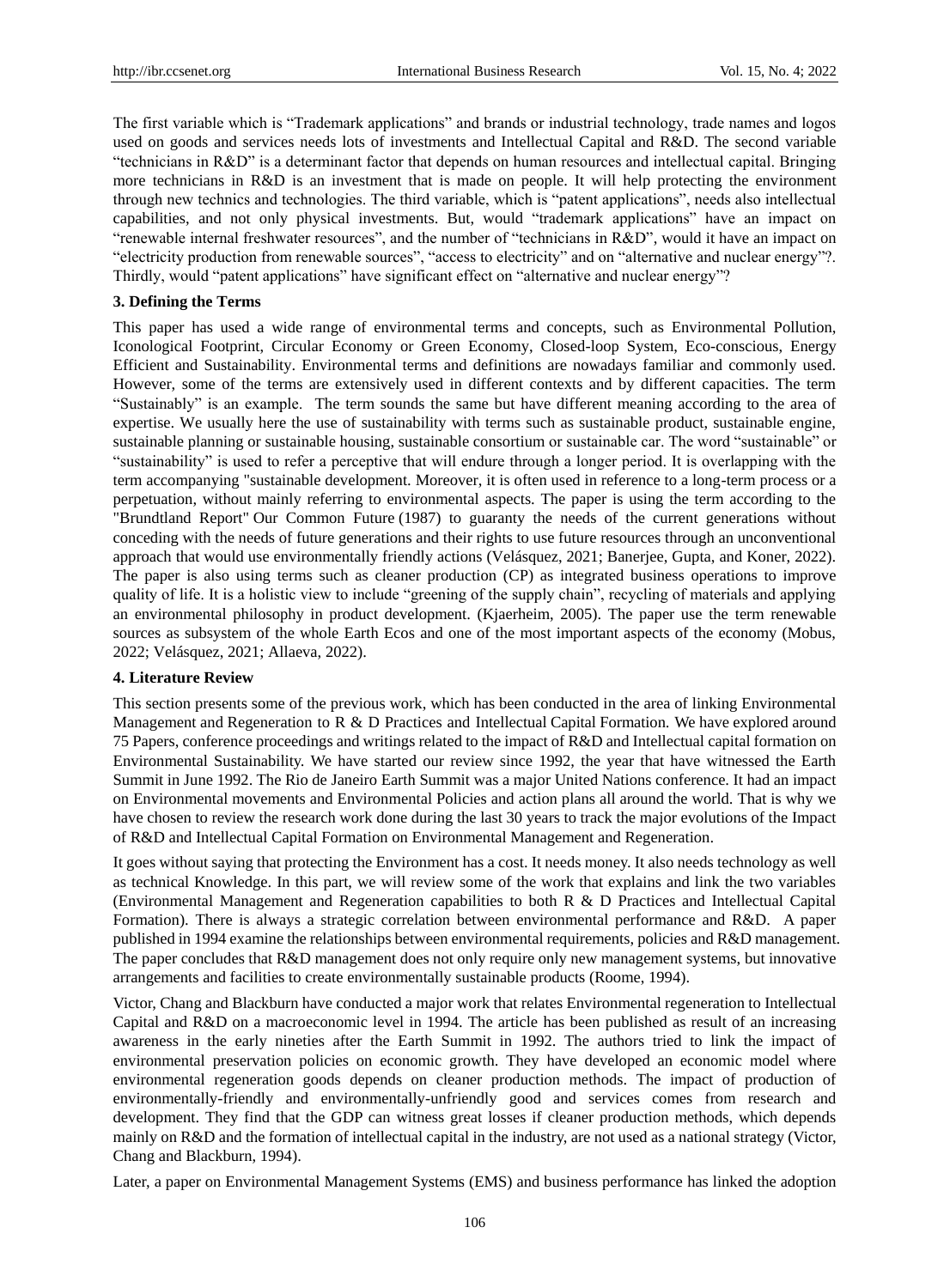of EMS with the business performances that needs financial facilities. The authors have explored the impact of institutional pressures on the business community and how far these pressures makes them ready or not to invest in capital formation to adopt EMS. The paper has used OECD survey data from industrial entities in Germany, Hungary, but also from United States and Canada. Finding have indicated that business is much more motivated to accept and use EMS tools if the company is export oriented, or have an increasing employee commitment and environmental R& D policies. Such cases have created greater overall facility-level business performance to motivate the company to adopt EMS procedures (Darnall, Henriques, and Sadorsky, 2008).

Knowledge diffusion in Environmental area need a holistic innovation space. Conti and others studies the intensity and direction of knowledge flows in renewable energy sources (RES) technologies over the period 1985 to 2010 across the US, Japan and the EU15. They found a fragmented EU innovation space until the beginning of the century, but that fragmentation shrank in parallel and due to increasing stronger EU environmental commitments during the last 20 years, and this went also in with a demand-pull policies (Conti, Mancusi, Sanna-Randaccio, Sestini, and Verdolini, 2018). Shabunina, Shchelkina and Rodionov have worked on the same idea as we do to link environmental performance to knowledge and innovation, but the North-West Federal District (NWFD) of the Russian Federation (RF) for the period of 2000-2014. Their idea is to link the transformation into an eco-economic space of a region based on eco-efficiency technics, management methods and eco-innovation to shift activities into green economy. They have used statistical indicators abs variable such as environmental quality index and population health indicator as well as the ecologized human development index. The article presents the insights of statistical indicators of the environment and public health that is correlated to the dynamics of knowledge efficiency of innovations (Shchelkina, and Rodionov, 2017). Social capital has gained importance in economic development and sustainability when we have seen that development depends not only on money (financial capital) and natural resources, but on education and skills (human capital) needed for economic innovation. Manning (2010) review the growing literature bridging social capital (SC) and knowledge management (KM). He identified the causal factors and connection between SC and KM. He is influenced by the explanations of (Granovetter, 1985) and (Coleman, 1988) the most relevant for understanding of market activity and examining the SC and KM interface. Both (Granovetter, 1985) and (Coleman, 1988) are an exemplary source to understand also the creation of knowledge management and capital formation in institutions. They tackled this issue from an institutional background, which also help to understand why some institutions comparing with other are also keen to develop intellectual capital and spend on R&D in environmental protection and management.

As mentioned earlier in the problem statement, environmental innovation need investment that is more intensive. If we compare investments made all over the world by governments in green economy, the share will of course be much smaller comparing to investments made in infrastructure or industry or even in health sector, despite the fact that a number of diseases and health problems are due to environmental pollution. It seems that investments made in green innovations and R&D produce a lower return relative to innovations in other sectors (Marin and Lotti, 2017).

Regarding R& D practices, studies have shown that, while the influence of government and the economic environment are seen to encourage innovation ecology, having R&I resources, human capital, and early seed funding are key indicators of innovation. Innovation relies on a supportive infrastructure that is both economic and social (Griffiths et al., 2009). Innovators, creators and inventors become motivated to continue with their work only when they are assured of the ownership of their innovation, creations and inventions . Kalanje (2006) shows that intellectual property (IP) could either refer to the "unique or value-adding creations of the human intellect that results from human ingenuity, creativity and inventiveness .

Countries need to consider adequate protection before engaging with external actors in order to prevent unwanted knowledge theft, and this is typically solved through the application of IP protection rights (Brem et al., 2017). In this way, countries would be able to protect their citizens from unnecessary infringements from externalities . For policy-makers, supporting more efficient patenting and trademark processes in start-ups, spin-offs and new businesses would be a way to improve the efficiency of innovation in general. For instance, the costs of filing and maintaining IPRs should be more distinctive for small or big organisations because without distinction in the filing and maintenance of IPRs, small and medium enterprises (SMEs) may not able to afford them. This negatively affects the growth of new businesses and innovation. Society's dominant motive for having a patent system is to improve the provision of innovation by offering inventors temporary, transferable rights to protect their inventions from imitation, enough for capturing or appropriating sufficient returns from their inventions to pay back for their R&I in return for enabling disclosure of the inventions (Holgersson & Granstrand, 2017).

Research and development/innovation should not be the preserve of academia only, but should also be fostered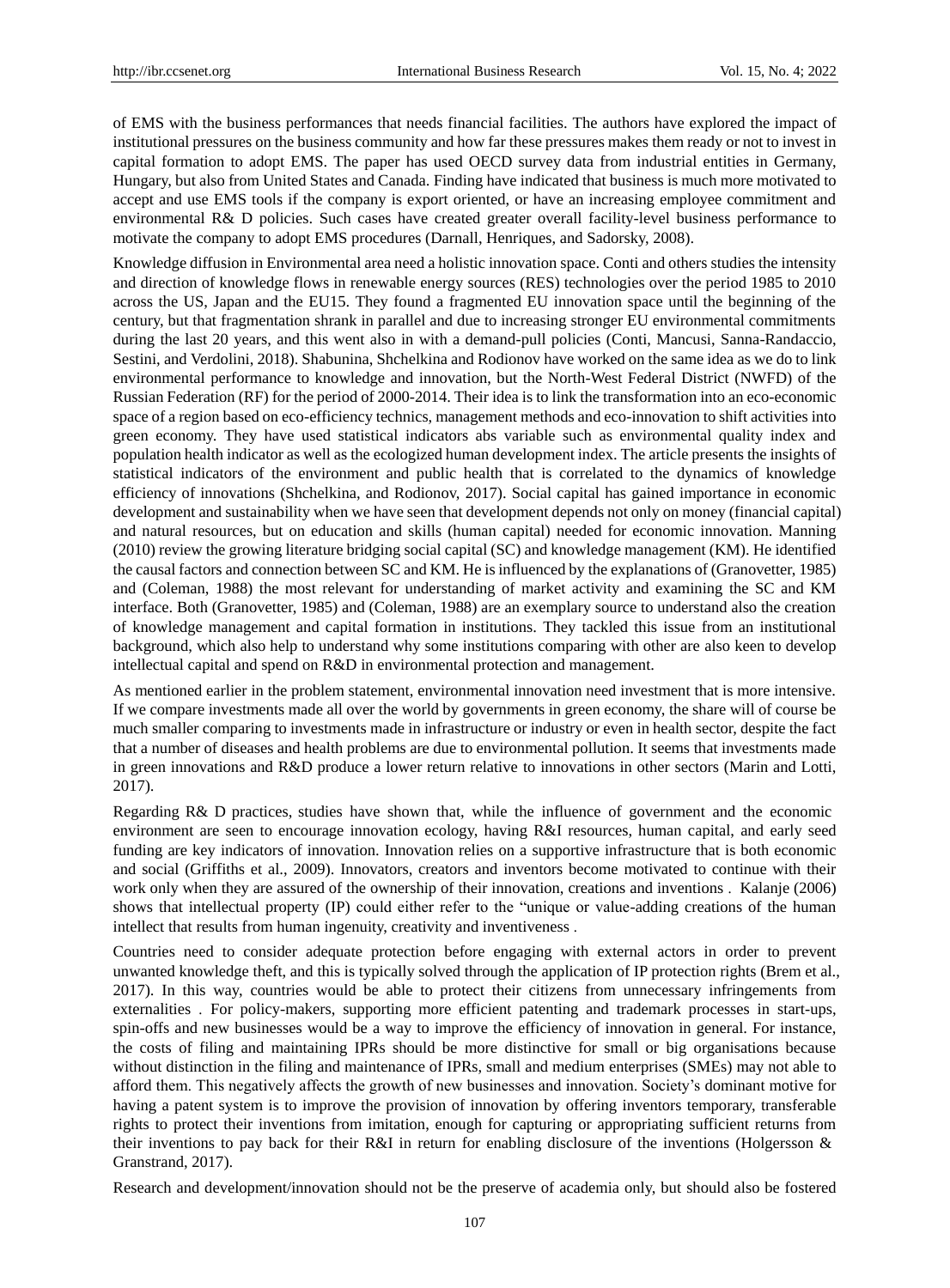by charitable organisations as well as public and private sectors . Government can foster a culture of quality research in a country through enactment of various legislation frameworks. This may require a serious commitment to funding R&I projects and uptake of such R&I outputs. This is because R&D alone without any uptake may not result in any innovative outputs as shown in other studies (Odhiambo & Ntenga, 2016).

The Magazine of Research and Development reports that the USA has traditionally led the world in all aspects of R&D for more than 50 years, due to combined large industrial and government research spending and investment. However, this overwhelming advantage has changed in recent years as the rate of R&I investments in Asia exceeded that of the USA. Lately, there has been a change in the nomenclature to R&I, replacing the traditional R&D. The rationale for the change from R&D to R&I is meant to differentiate the two, based on their outputs. Evidence suggests that, R&D may not necessarily result in innovative outputs as opposed to R&I (Agolla& Makara, 2018).

Agolla& Makara (2018) investigates the role of innovation in economic diversification, through a review and synthesis of related literature on innovation and economic diversification. The study argues that leveraging innovation by developing economies is likely to result in robust diversification and competitiveness of such economies. The paper highlights some pertinent issues that countries need to put into place as a way to promote innovation. The paper contributes by proposing a conceptual framework that can be used to guide innovation activities for competitiveness.

Odhiambo & Ntenga (2016) argues that research has a positive impact on the quality of life as it contributes to the improvement in living conditions, social cohesion, health, education and cultural advances. It also plays a crucial role in government policy modelling and implementation. Research also has a positive spillover effect on business and commercial entities. Through research, knowledge is transferred between research entities and business entities – which impact positively on the growth and profitability of business entities.

Another issue that needs to be taken into consideration when evaluating the role of research in economic development is the spillover effect of academic research on innovation and industrial-development processes. Through academic research, the latest knowledge is disseminated from academia to industries. As such, R&I should not be seen as a preserve of academia only but also other institutional players in the economy. Government should encourage individuals and private organizations, through appropriate subsidies, to participate in R&I in the economy (Agolla& Makara, 2018).

Regarding environmental sustainability, it is important to address that the environmental one is one of the 3 sustainability main pillars (environmental, economic and social), where: 1) Environmental sustainability: where all of earth's environmental systems are kept in balance while natural resources within them are consumed by humans at a rate where they are able to replenish themselves . 2) Economic sustainability: where human communities are able to maintain their independence and have access to the resources that they require, financial and other, to meet their needs. 3) Social sustainability: where universal human rights and basic necessities are attainable by all people, who have access to enough resources in order to keep their families and communities healthy and secure.

Earth Policy Institute (2016) shows that sustainability describes how dynamic systems remain diverse and productive over time. Sustainability for human beings is the ability to preserve the quality of life we live in the long term, which in turn depends on the conservation of the natural world and the responsible use of natural resources. The term sustainability has become widespread and can be applied to almost every aspect of life on earth, from the local to the global level and over different periods of time.

Fernández, López & Blanco (2018) verifies that efforts in innovation have a positive effect on reducing CO2 emissions. To this end, an econometric model has been estimated. The scope of this work includes the European Union (15), the United States and China between 1990 and 2013. The estimate is performed using a linear regression by ordinary least squares using as independent variables the expenditure on R&D and the energy consumption. The results of the model support the hypothesis that spending on research and development contributes positively to the reduction of CO2 emissions for developed countries. Regarding the regions, the corrective effect in the European Unión (15) compared to the figures in the United States is highlighted. In conclusion, this work shows that R&D spending can be recommended, not only as an engine of economic growth of any economy, but as a driver of sustainable development, where growth can be reconciled with lower CO2 emissions.

Khan, Nafees, Rahman& Saeed (2021) indicates that sustainable development has a key role in economic growth and improving environmental quality. By adopting the idea of sustainability, many countries of the world showed the successful results of the conservation of natural resources, by increasing life expectancy, controlling the growth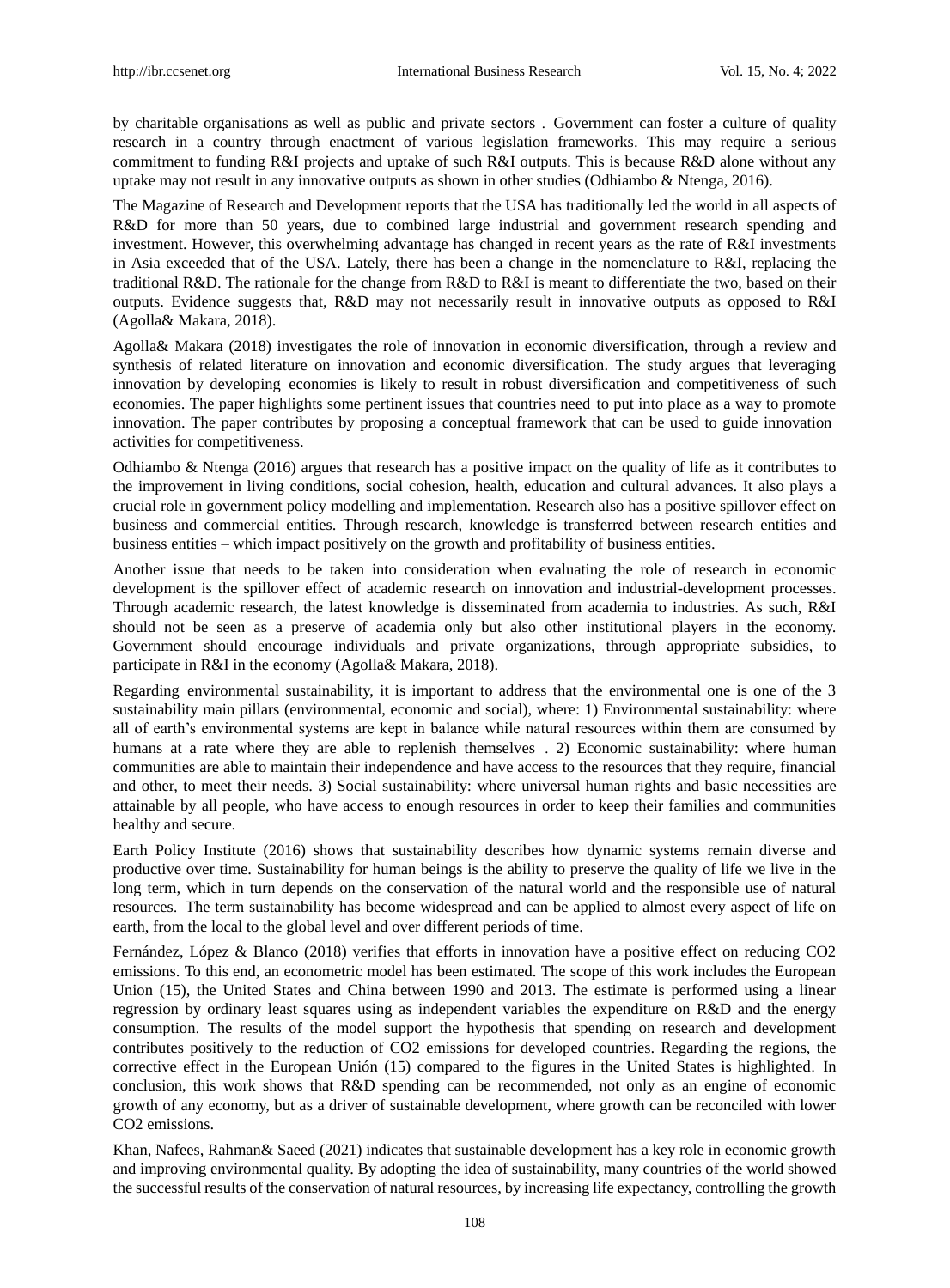of the human population, and increasing industrial and food production with an impressive economic output. Sound regulations, price mechanisms, taxes, and trading systems are important to integrate the economy to establish a sustainable production and consumption framework.

Compared with previous work, this paper concerns investigates the environmental reactions to R & D practices using data of 94 countries during the period from 2001 to 2019. This is why, findings could be generalized and shed lights on these causal relationships.

## **5. Measuring Variables and Developing Hypotheses**

This paper addresses a main question about the environmental reactions to R  $\&$  D practices: This has been applied on 94 countries during the period from 2001 to 2019. Therefore, this paper tries to address the following questions:

- 1- Is there a significant effect of "trademark applications" on "environmental sustainability"?
- 2- Is there a significant effect of "technicians in R&D" on "environmental sustainability"?
- 3- Is there a significant effect of "patent applications" on "environmental sustainability"?

Environmental reactions have been measured by four variables, which are "renewable internal freshwater resources" (RR), "electricity production from renewable sources" (EP), "access to electricity" (AE) and "alternative and nuclear energy" (AN). R & D practices are measured by three variables, which are "trademark applications" (TA), "technicians in  $R&D$ " (RD), and "patent applications" (PA).

Data are obtained from the World Bank database and research variables are calculated as follows:

Table 1. Research variables

| <b>Variables</b>                                                                    | Sign      | <b>Type</b> |
|-------------------------------------------------------------------------------------|-----------|-------------|
| Trademark applications, direct nonresident                                          | TA        | Independent |
| Technicians in R&D (per million people)                                             | <b>RD</b> | Independent |
| Patent applications, residents                                                      | PA        | Independent |
| Renewable internal freshwater resources, total (billion cubic meters)               | <b>RR</b> | Dependent   |
| Electricity production from renewable sources, excluding hydroelectric (% of total) | EP        | Dependent   |
| Access to electricity (% of population)                                             | AE        | Dependent   |
| Alternative and nuclear energy (% of total energy use)                              | AN        | Dependent   |

This paper aims at testing the following three hypotheses:

1- There's no significant effect of "trademark applications" on "environmental sustainability".

2- There's no significant effect of "technicians in R&D" on "environmental sustainability".

3- There's no significant effect of "patent applications" on "environmental sustainability".

Regarding the second hypothesis, we consider the alternative hypothesis H<sub>0</sub>: β # 0 versus null hypothesis H<sub>1</sub>: β = 0, where β is the regression coefficient of the following functions:

| $RR = \alpha + \beta_1 TA + \beta_2 RD + \beta_3 PA + \epsilon$ | (1) |
|-----------------------------------------------------------------|-----|
| $EP = \alpha + \beta_1 TA + \beta_2 RD + \beta_3 PA + \epsilon$ | (2) |
| $AE = \alpha + \beta_1 TA + \beta_2 RD + \beta_3 PA + \epsilon$ | (3) |
| $AN = \alpha + \beta_1 TA + \beta_2 RD + \beta_3 PA + \epsilon$ | (4) |

Correlation coefficients between independent variables range from -0.00516 to 0.27062 and this is why we test their effects considering that the problem of multicollinearity does not exist.

### **6. Descriptive and Diagnostic Statistics**

Table 2 illustrates descriptive statistics of the research variables during the research period as follows: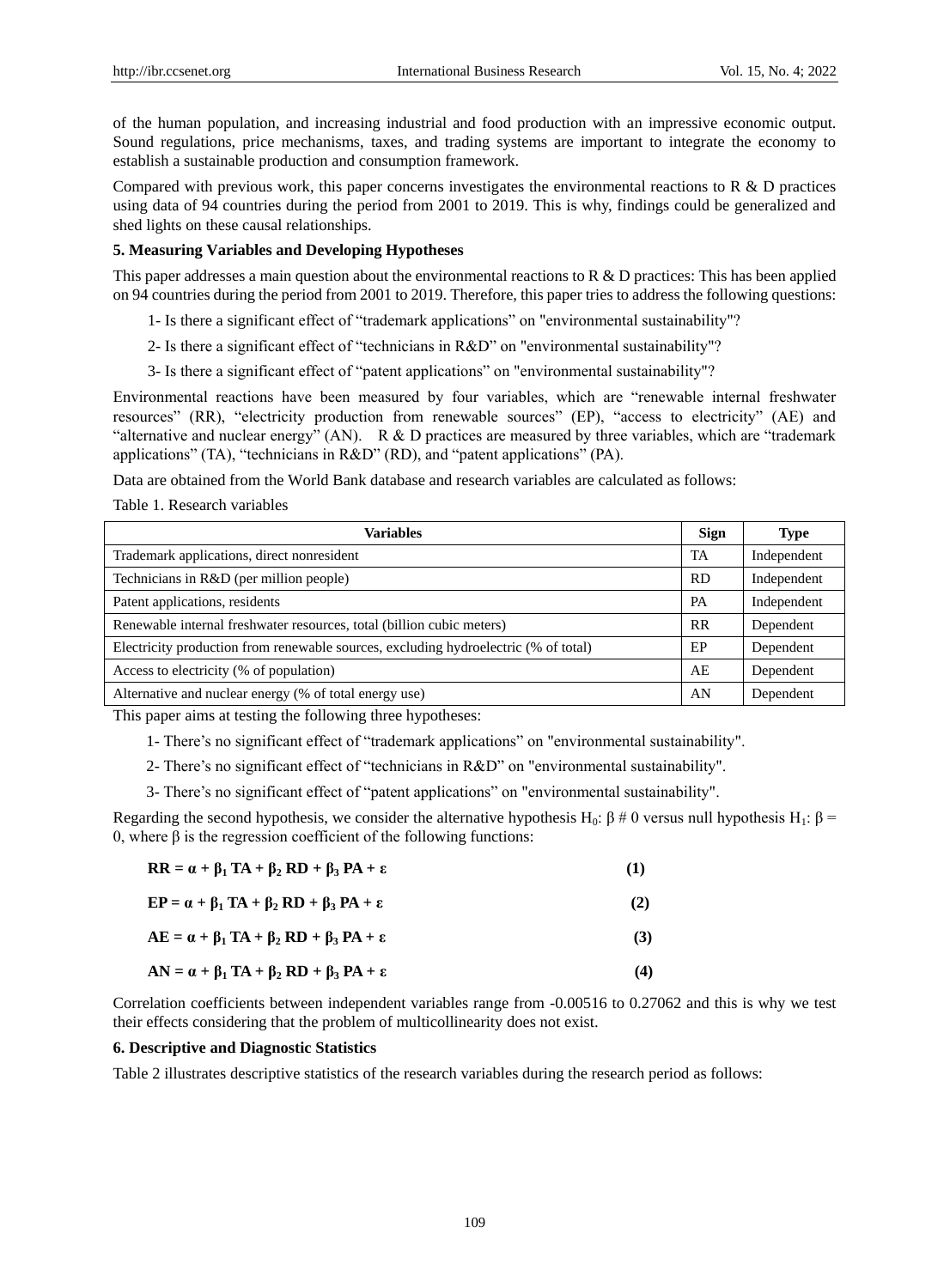| <b>Variables</b>    | TA       | <b>RD</b> | PA       | <b>RR</b> | EP       | AЕ       | AN          |
|---------------------|----------|-----------|----------|-----------|----------|----------|-------------|
| Mean                | 27665.56 | 610.6840  | 21115.22 | 1475.929  | 3.892899 | 10.59040 | 98.61238    |
| Median              | 9180.000 | 441.5991  | 983.5000 | 55.10000  | 1.572386 | 7.557467 | 100.0000    |
| Maximum             | 273275.0 | 2682.813  | 365204.0 | 13867.70  | 30.16500 | 46.45041 | 100.0000    |
| Minimum             | 1380.000 | 10.78234  | 2.000000 | 0.600000  | 0.000000 | 0.024902 | 70.68874    |
| Std. Dev.           | 48971.52 | 553.3755  | 58770.84 | 3261.207  | 5.814635 | 10.29449 | 4.212641    |
| <b>Skewness</b>     | 2.766686 | 1.417131  | 4.149026 | 2.701146  | 2.665921 | 1.588394 | $-4.367585$ |
| Kurtosis            | 10.54570 | 4.459703  | 21.37393 | 9.709239  | 10.80495 | 5.688862 | 23.77869    |
| Jarque-Bera         | 430.4830 | 49.97187  | 1998.422 | 364.8100  | 439.2837 | 85.16632 | 2497.947    |
| Probability         | 0.000000 | 0.000000  | 0.000000 | 0.000000  | 0.000000 | 0.000000 | 0.000000    |
| <b>Observations</b> | 118      | 118       | 118      | 118       | 118      | 118      | 118         |

Table 2. Descriptive statistics of research variables

**Source:** Outputs of data processing using EViews 10.

Regarding normality, table 2 shows that Jarque-Bera values indicate that all variables are normally distributed at p-value of 0.01 for most of the research variables. Table 3 indicates the correlation coefficients as follows:

|           | TA         | <b>RD</b>  | PA         | $_{\rm RR}$ | EP      | AE      | AN      |
|-----------|------------|------------|------------|-------------|---------|---------|---------|
| TA        | 1.00000    |            |            |             |         |         |         |
| RD        | $-0.00516$ | 1.00000    |            |             |         |         |         |
| PA        | 0.27062    | 0.08394    | 1.00000    |             |         |         |         |
| <b>RR</b> | 0.83084    | $-0.04907$ | 0.06225    | 1.00000     |         |         |         |
| EP        | $-0.01435$ | 0.41183    | $-0.01498$ | $-0.02772$  | 1.00000 |         |         |
| AЕ        | $-0.01326$ | 0.63653    | 0.09027    | $-0.04424$  | 0.14030 | 1.00000 |         |
| AN        | $-0.04697$ | 0.27321    | 0.10932    | $-0.10947$  | 0.03802 | 0.21500 | 1.00000 |

Table 3. Correlation coefficients between research variables

**Source:** Outputs of data processing using EViews 10.

Regarding multicollinearity, table 3 indicates the correlation coefficients among independent variables range from -0.00516 to 0.27062, which indicates that multicollinearity problem does exist and this is why we will use these variables separately.

# **7. Testing Hypotheses**

This part is about investigating the effects of each of "trademark applications" (TA), "technicians in  $R&D$ " (RD) and "patent applications" on each of "renewable internal freshwater resources" (RR), "electricity production from renewable sources" (EP), "access to electricity" (AE) and "alternative and nuclear energy" (AN). Table 4 illustrates the effects of  $R \& D$  practices on Environmental sustainability using GMM technique, as follows:

Table 4. Effects of R & D practices on Environmental sustainability using GMM technique

| <b>Variable</b> | AN                           | AЕ                           | EP                           | $\mathbf{R}$                 |
|-----------------|------------------------------|------------------------------|------------------------------|------------------------------|
| $\mathcal{C}$   | 71.78441 (102.2160)          | 0.970952 (0.551256)*         | 3.348766<br>$(0.913944)$ *** | 93.90672<br>$(1.791392)$ **  |
| TA              | 0.054724<br>$(0.002730)$ *** |                              |                              |                              |
| <b>RD</b>       |                              | 0.005653<br>$(0.001127)$ *** | 0.011541<br>$(0.001585)$ *** | 0.004695<br>$(0.001472)$ *** |
| PA              |                              |                              |                              | 1.22E-05<br>$(4.20E-06)$ *** |
| $R^2$           | 0.855639                     | 0.253757                     | 0.419034                     | 0.060861                     |
| D-W. Stat       |                              | 0.058738                     | 0.068616                     | 0.005925                     |
| Obs.            | 328                          | 692                          | 664                          | 787                          |

**Source:** outputs of data processing using EViews 10.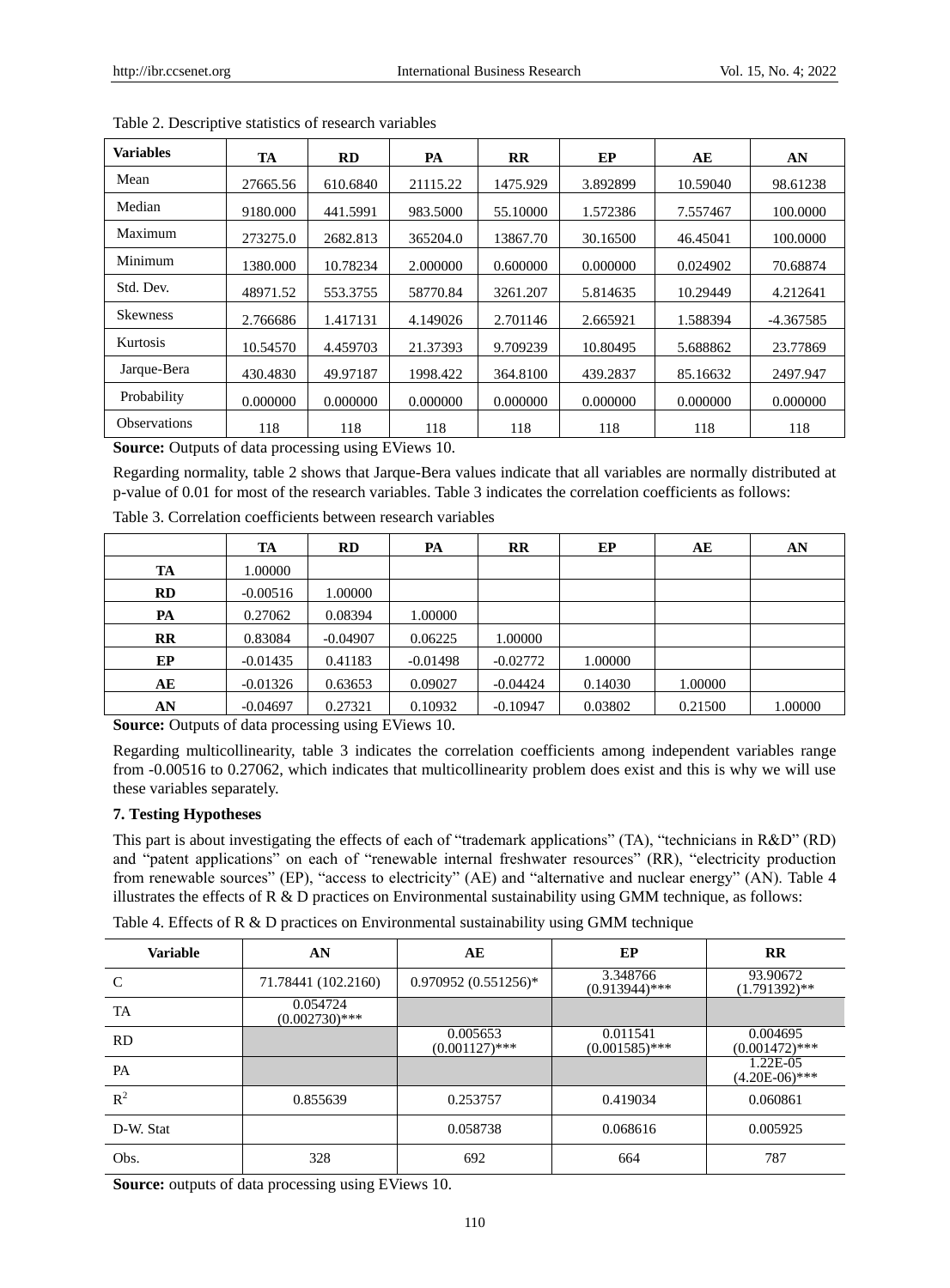Research hypotheses has been tested using panel regression analysis according to GMM technique. Using data of 94 countries during the period from 2001 to 2019, findings show that there are significant effect of "trademark applications" on "renewable internal freshwater resources" and of "technicians in R&D" on each of "electricity production from renewable sources" "access to electricity" and "alternative and nuclear energy". Besides, "patent applications" seems to have significant effect on "alternative and nuclear energy".

This indicates that we can accept the alternative hypothesis for the all research hypotheses, which means that there is a significant effect of each of "trademark applications", "technicians in R&D" and "patent applications" on "environmental sustainability".

#### **8. Concluding Remarks**

This paper aims at investigating the effect of environmental protection and compliance on the R&D in intellectual capital creation. Environmental reactions are measured by "renewable internal freshwater resources", "electricity production from renewable sources", "access to electricity" and "alternative and nuclear energy", while R & D practices are measured by "trademark applications", "technicians in  $R&D$ " and "patent applications".

Research hypotheses has been tested using panel regression analysis according to GMM technique. Using data of 94 countries during the period from 2001 to 2019, findings show that there are significant effect of "trademark applications" on "renewable internal freshwater resources" and of "technicians in R&D" on each of "electricity production from renewable sources" "access to electricity" and "alternative and nuclear energy". Besides, "patent applications" seems to have significant effect on "alternative and nuclear energy". Results have found that countries that have made environmental improvements are those who have invested in intellectual capital and made significant steps in improving their environmental R&D Capabilities.

The paper brings the followings remarks as conclusions:

1- Most of the environmental economic studies stress on financial tools, economic measures, and Environmental Economic Instruments (EEI) and on the cost of environmental deterioration, however, few concentrate on the impact of R&D and intellectual capital on environmental sustainability.

2- When it comes to environmental damage, a fundamental economic approach states that the polluter should pay (PPP). However, governments sometimes do not pay because they change permanently (Tullock, Brady, and Seldon, 2002; Buchanan and Tullock, 1962; Downs, 1957; Tullock, 1979) and do not make long term investment on environmental R&D and on intellectual capital because they will not get an immediate return.

3- Protection policies and measures reach 20% of the remediation cost. Traffic is responsible for around half of all child deaths in Spain, Denmark and Luxembourg. A UK report published by the transport ministry in 2003 claimed Britain had saved more than €320m in healthcare costs by introducing speed cameras at a cost of about €80m (Smith, 2006). However, business sticks with remediation as they consider that the remediation cost is paid only during exception product life cycle.

4- Environmental management and environmental protection relay on technical Environmental Management System (EMS), Cleaner Production (CP) methods and other environmental mechanisms. These technics require investments not only in technology, but also in intellectual capital (Tesfaye, Ayele, Gibril, Ferede, Limeneh, and Kong, 2022). Government should work on increase the share of environmental R&D and intellectual capital in the GDP to encourage business to build its own R&D capacity and Knowledge Management.

5- "Social Cost" should always be higher than "Compliance Cost", if also added to "remediation cost" and "involuntary compliance". Therefore, investing in R&D and intellectual capital within a compliance costs is much more rewarding for the environment and for the business (Dzwigol, Trushkina, Kvilinskyi, and Kvilinskyi, 2021). Besides, business corporate social responsibility should play a role to reduce negative pressure on the ecosystem and the environment (Hülsbeck, Hack, Gerken and Ernst, 2021).

**Author Contributions:** Conceptualization, A.W.M. and T.W.; data collection, A.W.M.; data and result analysis, A.W.M. and T.W.; methodology, A.W.M.; supervision, T.W.; writing—original draft, A.W.M.; writing—review and editing, A.W.M. and T.W. All authors have read and agreed to the published version of the manuscript.

**Funding:** This research received no external funding.

**Informed Consent Statement:** Informed consent was obtained from all subjects involved in the study.

**Data Availability Statement:** Not applicable.

**Conflicts of Interest:** The authors declare no conflict of interest with any tierce party.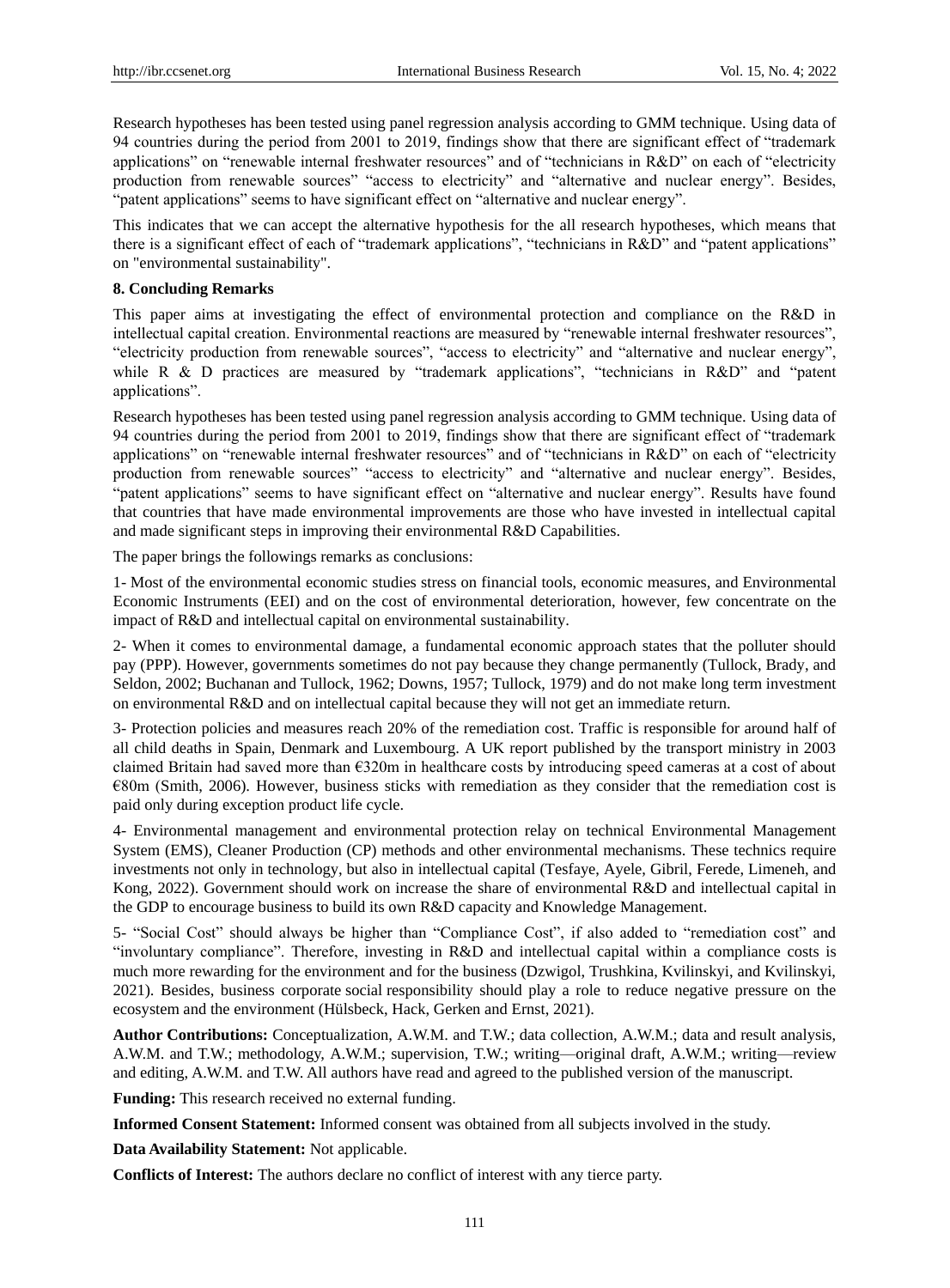#### **References**

- Agolla, J., & Makara, T. (2018). A conceptual framework of innovation for economic diversification, national competitiveness and sustainable development. *African Journal of Economic and Sustainable Development, 7*(1), 25-46. https://doi.org/10.1504/AJESD.2018.097668
- Aldieri, L., & Vinci, C. P. (2018). Green economy and sustainable development: The economic impact of innovation on employment. *Sustainability, 10*(10), 3541. https://doi.org/10.3390/su10103541
- Allaeva, G. J. (2022). Econometric Factors of Sustainable Development of Fuel and Energy Complex Enterprises of the Republic of Uzbekistan. *International Journal of Multicultural and Multireligious Understanding, 9*(3), 505-512. Retrieved October 23, 2021, from<https://ijmmu.com/index.php/ijmmu/article/viewFile/3631/3150>
- Allan, J. R., Venter, O., Maxwell, S., Bertzky, B., Jones, K., Shi, Y., & Watson, J. E. (2017). Recent increases in human pressure and forest loss threaten many Natural World Heritage Sites. *Biological conservation, 206,*  47-55. https://doi.org/10.1016/j.biocon.2016.12.011
- Aydin, M., & Degrrmenci, T. (2016). *Renewable Energy Consumption, Multifactor Productivity, Research and Development Expenditure, Urbanization, and Ecological Footprint in G7 Countries: Testing the Environmental Kuznets Curve Hypothesis with Panel Cointegration.* Research and Development Expenditure, Urbanization, and Ecological Footprint in G7 Countries: Testing the Environmental Kuznets Curve Hypothesis with Panel Cointegration.
- Banerjee, S., Gupta, S., & Koner, S. (2022). *Sustainability and Consumerism: How Green Are the Green Sectors. In Handbook of Research on Green, Circular, and Digital Economies as Tools for Recovery and Sustainability* (pp. 186-206). IGI Global. https://doi.org/10.4018/978-1-7998-9664-7.ch010
- Borucki, C. (2020). Cost Recovery of Preventive and Remedial Measures against Environmental Damage from the Polluter through Tort Law: European Spill Over, Troubled National Waters? *Journal of European Tort Law, 11*(1), 86-112. https://doi.org/10.1515/jetl-2020-0133
- Brem, A., Nylund, P., & Hitchen, E. (2017). Open innovation and intellectual property rights: how do SMEs benefits from patents, industrial designs, trademarks and copyrights? *Management Decision, 55*(6), 1285-1306. https://doi.org/10.1108/MD-04-2016-0223
- Carraro, C., & Galeotti, M. (1997). Economic growth, international competitiveness and environmental protection: R & D and innovation strategies with the WARM model. *Energy Economics, 19*(1), 2-28. https://doi.org/10.1016/S0140-9883(96)01005-5
- Central Pollution Control Board Parivesh Bhawan East Arjun Nagar, Delhi. (2021). *National Inventory of Sewage Treatment Plants, East Arjun Nagar, Delhi.* Retrieved June 25, 2021, from [https://cpcb.nic.in/openpdffile.php?id=UmVwb3J0RmlsZXMvMTIyOF8xNjE1MTk2MzIyX21lZGlhcGhv](https://cpcb.nic.in/openpdffile.php?id=UmVwb3J0RmlsZXMvMTIyOF8xNjE1MTk2MzIyX21lZGlhcGhvdG85NTY0LnBkZg) [dG85NTY0LnBkZg](https://cpcb.nic.in/openpdffile.php?id=UmVwb3J0RmlsZXMvMTIyOF8xNjE1MTk2MzIyX21lZGlhcGhvdG85NTY0LnBkZg) (accessed on 25 June 2021)
- Chan, W. W., & Ho, K. (2006). Hotels' environmental management systems (ISO 14001): creative financing strategy. *International Journal of Contemporary Hospitality Management.* https://doi.org/10.1108/09596110610665311
- Coleman, J. S. (1988). Social capital in the creation of human capital. *American journal of sociology, 94,*  S95-S120. https://doi.org/10.1086/228943
- Conti, C., Mancusi, M. L., Sanna-Randaccio, F., Sestini, R., & Verdolini, E. (2018). Transition towards a green economy in Europe: Innovation and knowledge integration in the renewable energy sector. *Research Policy, 47*(10), 1996-2009. https://doi.org/10.1016/j.respol.2018.07.007
- Dakkak, A. (2016). *Water pollution worries in developing world.* Retrieved December 15, 2021 from <https://www.ecomena.org/water-pollution/>
- Darnall, N., Henriques, I., & Sadorsky, P. (2008). Do environmental management systems improve business performance in an international setting? *Journal of International Management, 14*(4), 364-376. https://doi.org/10.1016/j.intman.2007.09.006
- Dzwigol, H., Trushkina, N., Kvilinskyi, O. S., & Kvilinskyi, O. S. (2021). The organizational and economic mechanism of implementing the concept of green logistics. Retrieved February 24, 2021 from [https://essuir.sumdu.edu.ua/bitstream/123456789/86492/1/Dzwigol\\_green%20economy.pdf](https://essuir.sumdu.edu.ua/bitstream/123456789/86492/1/Dzwigol_green%20economy.pdf)
- Earth Policy Institute. (2016). *Natural Systems.* Retrieved from www.earth-policy.org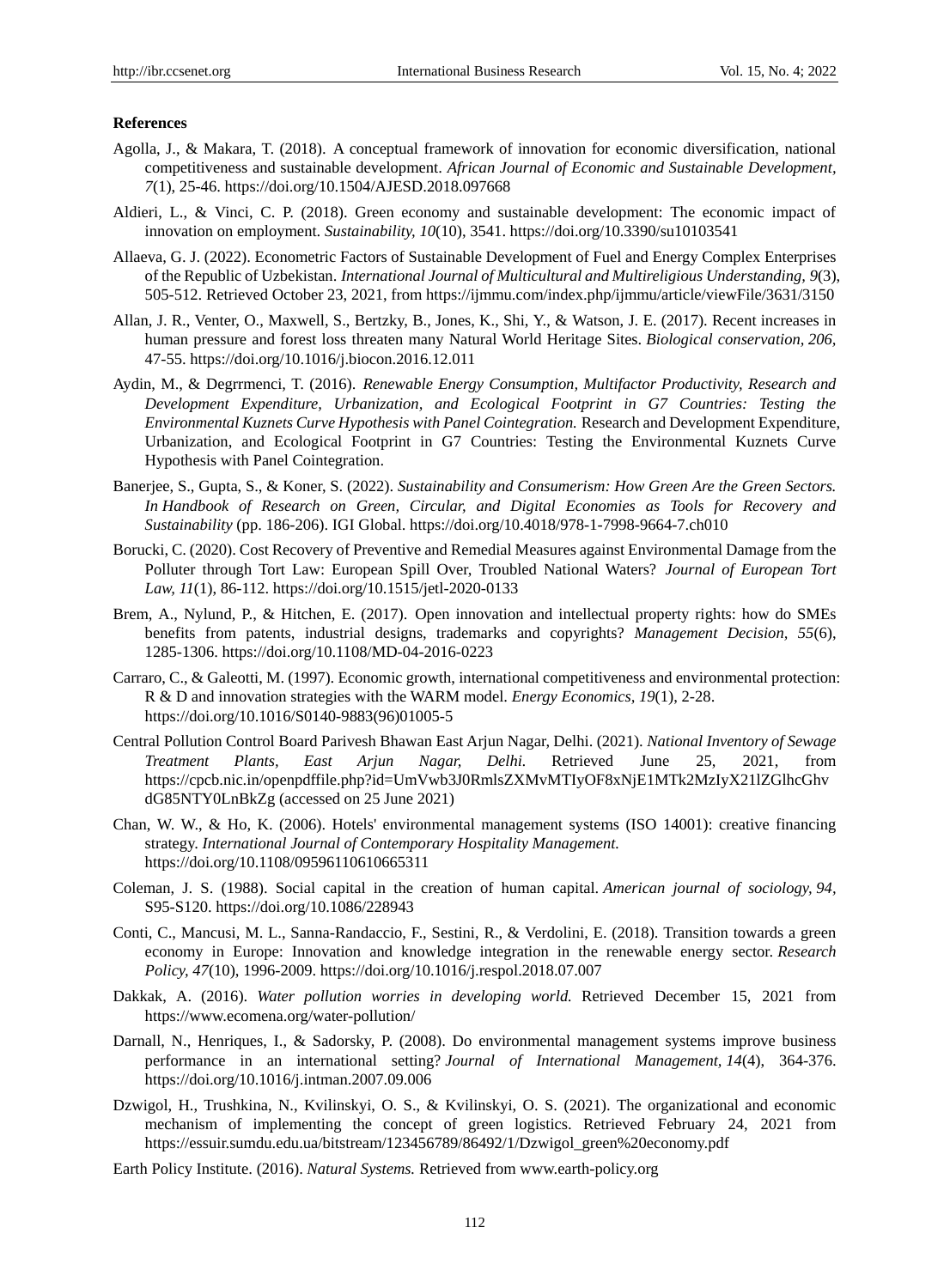- Fernández, Y., López, M., & Blanco, B. (2018). Innovation for sustainability: The impact of R&D spending on CO2 emissions. *The Journal of Cleaner Production, 172,* 3459-3467. https://doi.org/10.1016/j.jclepro.2017.11.001
- Granovetter, M. (1985). Economic Action and Social Structure: The Problem of Embeddedness. *American Journal of Sociology, 91*(3). https://doi.org/10.1086/228311
- Griffiths, M., Gundry, L., Kickul, J., & Fernandez, A. (2009). Innovation ecology as a precursor to entrepreneurial growth: a cross-country empirical investigation. *Journal of Small Business and Enterprise Development, 16*(3), 375-390. https://doi.org/10.1108/14626000910977116
- Holgersson, M., & Granstrand, O. (2017). Patenting motives, technology strategies, and open innovation. *Management Decision, 55*(6), 1265-1284. https://doi.org/10.1108/MD-04-2016-0233
- Horbach, J., Rammer, C., & Rennings, K. (2012). Determinants of eco-innovations by type of environmental impact—The role of regulatory push/pull, technology push and market pull. *Ecological economics, 78,*  112-122. https://doi.org/10.1016/j.ecolecon.2012.04.005
- Horry, R., Booth, C. A., Mahamadu, A. M., Manu, P., & Georgakis, P. (2021). Environmental management systems in the architectural, engineering and construction sectors: a roadmap to aid the delivery of the sustainable development goals. *Environment, Development and Sustainability,* 1-31. https://doi.org/10.1007/s10668-021-01874-3
- Hülsbeck, M., Hack, A., Gerken, M., & Ernst, R. A. (2021). Cost factor, Driver of innovation or Entrepreneurial Responsibility? Retrieved February 27, 2021, from [https://www.researchgate.net/profile/Marcel-Huelsbeck/publication/351993886\\_Sustainability\\_in\\_family\\_b](https://www.researchgate.net/profile/Marcel-Huelsbeck/publication/351993886_Sustainability_in_family_businesses_-_cost_factor_driver_of_innovation_or_entrepreneurial_responsibility/links/60b4d20192851cd0d988fd96/Sustainability-in-family-businesses-cost-factor-driver-of-innovation-or-entrepreneurial-responsibility.pdf) usinesses - cost factor driver of innovation or entrepreneurial responsibility/links/60b4d20192851cd0d [988fd96/Sustainability-in-family-businesses-cost-factor-driver-of-innovation-or-entrepreneurial-responsibili](https://www.researchgate.net/profile/Marcel-Huelsbeck/publication/351993886_Sustainability_in_family_businesses_-_cost_factor_driver_of_innovation_or_entrepreneurial_responsibility/links/60b4d20192851cd0d988fd96/Sustainability-in-family-businesses-cost-factor-driver-of-innovation-or-entrepreneurial-responsibility.pdf) [ty.pdf](https://www.researchgate.net/profile/Marcel-Huelsbeck/publication/351993886_Sustainability_in_family_businesses_-_cost_factor_driver_of_innovation_or_entrepreneurial_responsibility/links/60b4d20192851cd0d988fd96/Sustainability-in-family-businesses-cost-factor-driver-of-innovation-or-entrepreneurial-responsibility.pdf)
- Kalanje, C. (2006). *Role of Intellectual Property in Innovation and New Product Development.* World Intellectual Property Organisation, Geneva. Retrieved from http://www.wipo.int/sme/en/documents/pdf/ip\_innovation\_development.pdf
- Khan, N., Nafees, M., Rahman, R. & Saeed, T. (2021). *Eco-designing for ecological sustainability in Frontiers in Plant-Soil Interaction", in Molecular Insights into Plant Adaptation.* https://doi.org/10.1016/B978-0-323-90943-3.00019-5
- Kjaerheim, G. (2005). Cleaner production and sustainability. *Journal of cleaner production, 13*(4), 329-339. https://doi.org/10.1016/S0959-6526(03)00119-7
- Labella, R. C., Fort, F., Saïsset, L. A., & Rosa, M. P. (2021). *Environmental standards and financial performance of agricultural co-ops: The influence of ISO 14001 on Spanish olive oil co-op performance* (No. hal-03284330).
- Lindman, Å., & Söderholm, P. (2016). Wind energy and green economy in Europe: measuring policy-induced innovation using patent data. *Applied energy, 179,* 1351-1359. https://doi.org/10.1016/j.apenergy.2015.10.128
- Ma, G., Peng, F., Yang, W., Yan, G., Gao, S., Zhou, X., ... Wang, J. (2020). The valuation of China's environmental degradation from 2004 to 2017. *Environmental Science and Eco technology, 1,* 100016. https://doi.org/10.1016/j.ese.2020.100016
- Marin, G., & Lotti, F. (2017). Productivity effects of eco-innovations using data on eco-patents. *Industrial and corporate change, 26*(1), 125-148. https://doi.org/10.1093/icc/dtw014
- Markopoulos, E., Staggl, A., Gann, E. L., & Vanharanta, H. (2021, July). Beyond Corporate Social Responsibility (CSR): Democratizing CSR Towards Environmental, Social and Governance Compliance. In International Conference on Applied Human Factors and Ergonomics (pp. 94-103). Springer, Cham. https://doi.org/10.1007/978-3-030-80094-9\_12
- Martín-de Castro, G., Amores-Salvadó, J., & Navas-López, J. E. (2016). Environmental management systems and firm performance: Improving firm environmental policy through stakeholder engagement. *Corporate social responsibility and Environmental Management, 23*(4), 243-256. https://doi.org/10.1002/csr.1377
- Mobus, G. E. (2022). The Human Social System Economy as Subsystem: A Preliminary Analysis. In *Systems Science: Theory, Analysis, Modeling, and Design* (pp. 391-466). Springer, Cham.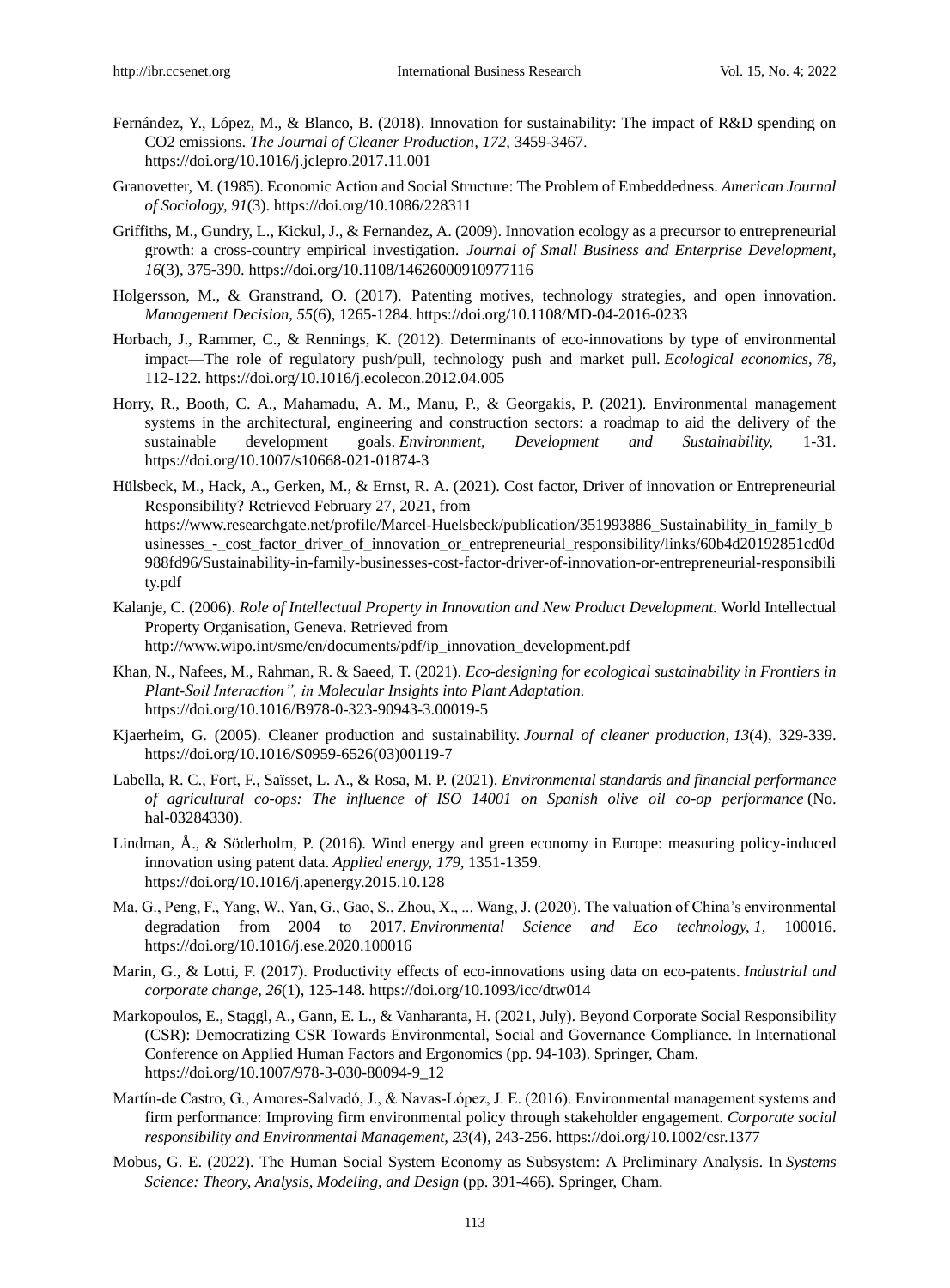https://doi.org/10.1007/978-3-030-93482-8\_9

- Odhiambo, N., & Ntenga, L. (2016). Research publications and economic growth in South Africa: an empirical investigation. *International Journal of Social Economics, 43*(7), 662-675. https://doi.org/10.1108/IJSE-05-2014-0103
- Osiemo, M. M., Ogendi, G. M., & M'Erimba, C. (2019). Microbial Quality of Drinking Water and Prevalence of Water-Related Diseases in Marigat Urban Centre, Kenya. Environ. *Health Insights 2019, 13,*  1178630219836988. https://doi.org/10.1177/1178630219836988
- Reardon, S., Tollefson, J., Witze, A., & Ross, E. (2017). US science agencies face deep cuts in Trump budget. *Nature News, 543*(7646), 471. https://doi.org/10.1038/nature.2017.21652
- Roome, N. (1994). Business strategy, R&D management and environmental imperatives. *R&D Management, 24*(1), 065-082. https://doi.org/10.1111/j.1467-9310.1994.tb00848.x
- Ryan, J. (2021). Controller and Auditor-General, Observations from our central government audits: 2020/21 Report Presented to the House of Representatives under section 20 of the Public Audit Act 2001. December 2021. Retrieved February 20, 2022, from <https://oag.parliament.nz/2021/central-government/docs/central-government-20-21.pdf>
- Shabunina, T. V., Shchelkina, S. P., & Rodionov, D. G. (2017). An innovative approach to the transformation of eco-economic space of a region based on the green economy principles. *Academy of Strategic Management Journal, 16,* 176.
- Shabunina, T. V., Shchelkina, S. P., & Rodionov, D. G. (2017). An innovative approach to the transformation of eco-economic space of a region based on the green economy principles. *Academy of Strategic Management Journal, 16,* 176.
- Smith. (2006). *"Prevention is less costly than cure", Politico.* Retrieved August 28, 2021, from https://www.politico.eu/article/prevention-is-less-costly-than-cure-2/
- Stanford University. (2021). Artificial Intelligence Index Report. Retrieved from http://creativecommons.org/licenses/by-nd/4.0/
- Szöke, J. I. (2021). *ISO 14001 EMS in the renewable energy sector: Practices and perceptions in South Africa* (Doctoral dissertation, North-West University (South Africa).
- Tesfaye, T., Ayele, M., Gibril, M., Ferede, E., Limeneh, D. Y., & Kong, F. (2022). *Current Research in Green and Sustainable Chemistry.* https://doi.org/10.1016/j.crgsc.2021.100253
- The Working Group on Environmental Auditing (WGEA). (2021). *Air , Ecosystems, Governance, Human Activities and Selectors.* Compliance Report. Retrieved March 26, 2022, from <https://www.environmental-auditing.org/audit-database/intosai-wgea-audit-database/>
- The World Bank. (2019). *Cost of Environmental Degradation: Air and Water Pollution, Arab Republic of Egypt, the World Bank Group, Washington.* Retrieved January 5, 2022, from [https://openknowledge.worldbank.org/bitstream/handle/10986/32513/Egypt-Cost-of-Environmental-Degrad](https://openknowledge.worldbank.org/bitstream/handle/10986/32513/Egypt-Cost-of-Environmental-Degradation-Air-and-Water-Pollution.pdf?sequence=1) [ation-Air-and-Water-Pollution.pdf?sequence=1](https://openknowledge.worldbank.org/bitstream/handle/10986/32513/Egypt-Cost-of-Environmental-Degradation-Air-and-Water-Pollution.pdf?sequence=1)
- U.S. Bureau of Reclamation, Research and Development Office. (2017). Quantifying the Cost of Water Treatment Research and Development Office Science and Technology, Program Final Report ST-2017-1757-01. Retrieved June 25, 2021, from<https://www.mdpi.com/2071-1050/13/9/5066/pdf>
- Velásquez, G. (2021). *Les réformes de l'Organisation mondiale de la Santé à l'époque de COVID-19* (No. 121 (FR)). Research Paper. Retrieved from <https://www.econstor.eu/bitstream/10419/232247/1/south-centre-rp-121fr.pdf>
- Victor, T. Y., Chang, P., & Blackburn, K. (1994). Endogenous growth, environment and R&D. In *Trade, Innovation, Environment* (pp. 241-258). Springer, Dordrecht. https://doi.org/10.1007/978-94-011-0948-2\_10
- Voinea, C. L., Hoogenberg, B. J., Fratostiteanu, C., & Bin Azam Hashmi, H. (2020). The Relation between environmental management systems and environmental and financial performance in emerging economies. *Sustainability, 12*(13), 5309. https://doi.org/10.3390/su12135309
- Wang, Q., & Yang, Z. (2016). Industrial water pollution, water environment treatment, and health risks in China. Environ. *Pollut., 218,* 358-365. https://doi.org/10.1016/j.envpol.2016.07.011
- Wang, Y., Yang, Y., Fu, C., Fan, Z., & Zhou, X. (2021). Environmental regulation, environmental responsibility,